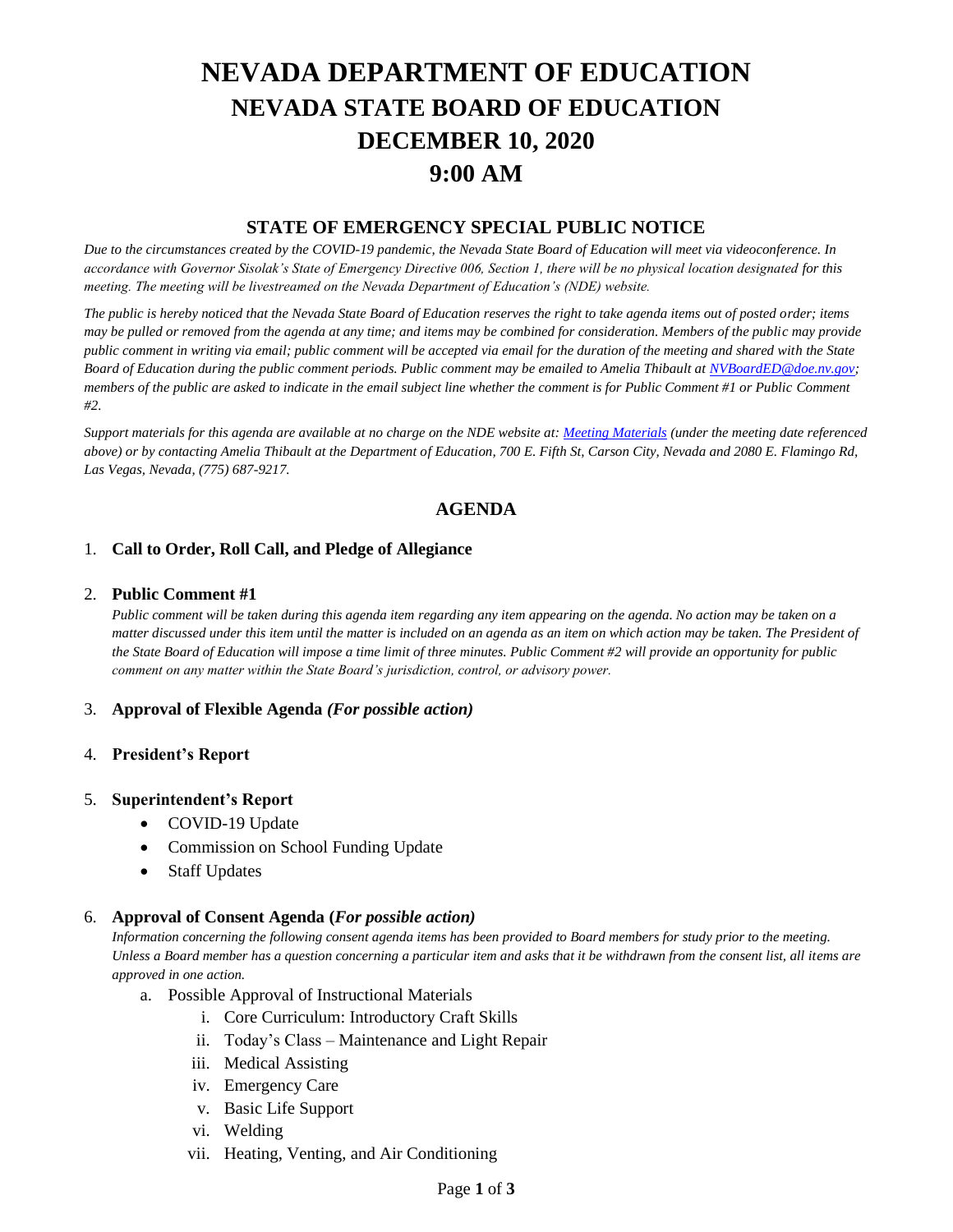- b. Possible Approval of the Accounting and Finance Standards Revision
- c. Possible Approval of the 2021-2022 Career and Technical Education Course Catalog
- d. Possible Approval of Dual Credit Courses for the Sports Leadership and Management Academy of Nevada
- e. Possible Approval of the Work-Based Learning and Industry Recognized Credential Earner Report 2018-2020
- f. Possible Approval of the Washoe County School District Work-Based Learning Plan
- g. Possible Approval Private School Licensing and Agent Permits
- h. Possible Approval of the November 12, 2020 Minutes
- 7. **Information and Discussion pursuant to NRS 385.040(2), focusing on the goals and benchmarks of the State for improving student achievement, in particular the focus will be on the effects of these goals, our status in achieving them, and the status of any corrective actions the Department has imposed.**  *(Information/Discussion)*

Per NRS 385.040(2), the Board has invited the superintendents of the school districts, presidents of the boards of trustees of the school districts, representatives of the governing bodies of charter schools, representatives of the governing bodies of university schools for profoundly gifted pupils, and the chairs of all board, commissions, and councils in the public education system of the State.

• Jhone M. Ebert, Superintendent of Public Instruction

# 8. **Information, Discussion, and Possible Action regarding the Diversity, Equity, and Inclusion Workgroup of the Nevada State Board of Education** *(Information/Discussion/Possible Action)*

The Board will receive an Update from the Diversity, Equity, and Inclusion Workgroup of the Nevada State Board of Education regarding their November meeting and subsequent discussion.

• Tamara Hudson, Member, Nevada State Board of Education

## 9. **Information and Discussion regarding the 4-year Cohort Graduation Rates for the 2019-2020 School Year** *(Information/Discussion)*

The Board will receive a presentation regarding the 4-year cohort high school graduation rates for the 2019- 2020 school year.

- Peter Zutz, Administrator, Office of Assessment, Data, Accountability Management
- Dr. Gunes Kaplan, Education Programs Professional, Office of Assessment, Data, and Accountability Management
- 10. **Information and Discussion regarding the results from the 2019-2020 school year ACT assessment.**  *(Information/Discussion)*

The Board will receive a presentation regarding the results from the ACT assessment for the 2019-2020 school year.

- Peter Zutz, Administrator, Office of Assessment, Data, Accountability Management
- Dr. Patrick Bell, Education Programs Supervisor, Office of Assessment, Data, and Accountability Management

# 11. **Information and Discussion regarding Key Issues Facing Nevada Students and Educators (***Information/Discussion)*

The Nevada Department of Education, in collaboration with Nevada Succeeds, will facilitate a discussion with district superintendents and the State Public Charter School Authority regarding key issues facing Nevada students and educators, including the definition of equity, the portrait of a graduate, and what it means for a student to be "globally prepared".

- Jhone M. Ebert, Superintendent of Public Instruction
- Jeanine Collins, Nevada Succeeds